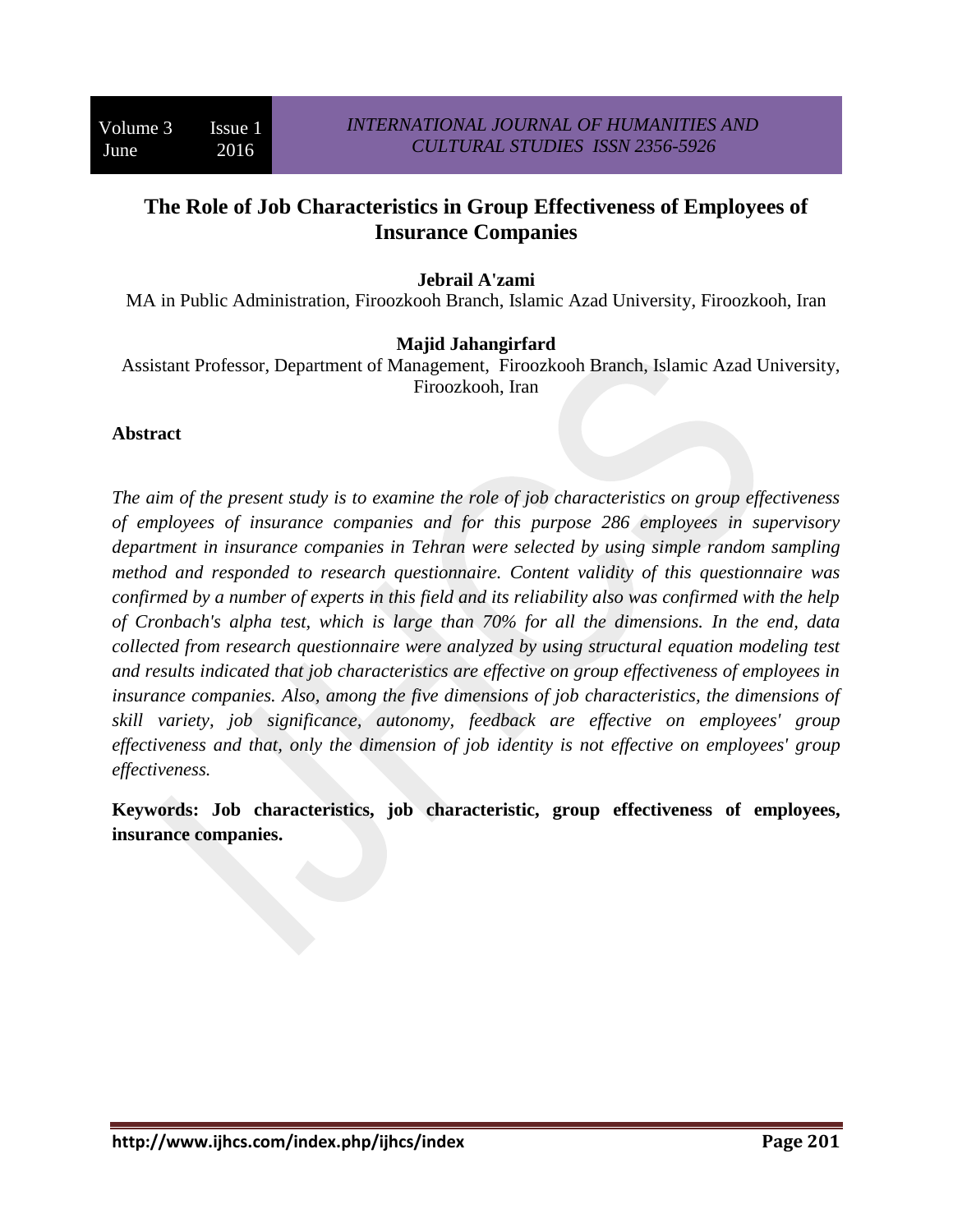### **Introduction**

Job enrichment is term which is used so much today in so many organizations, companies and institutes. Fredrick Herzberg , the founder of human relations school, introduced this term so that in the light of it, he can remove ossification and stagnation from the body of organizations and institutes. Also, it is a way with which organizations can free themselves and their employees from captivity (Nasri, 2012).

Herzberg with his wisdom has found that the minor damages that organizations incur on themselves and their employees, snatches dynamism from them and also causes strong disorders in their employees (Khanifar et al., 2009).

Major damages, causes deeper problems and difficulties for organizations and their employees. Herzberg, in addition to introducing this term - job enrichment - also show organizations how to escape from captivity, so that organizations can become dynamic and their employees will deal with less disorders. In his view, there are two ways for breaking free from captivity. These two ways are the biggest opportunity for job enrichment (Ghanbari, 2012).

- To free themselves and employees from the captivity of figures and numbers.
- To get engaged in creative development of the role of their employees.

Today's organizations incur wrenching pain on their employees in order to make organizational performance appear bright and to decorate long lists of figures and numbers with charts and tables. Heavy costs are spent for binding, copying, stylish packaging and dispatching in order to make the performance reports available to higher rank individuals or relevant institutes (Hamuzadeh et al., 2011).

Herzberg's second recommendation for breaking free from captivity, is the creative development of employees role. It appears that most of the institutes and organizations like their employees to perform those roles for which they have been initially recruited. Without any doubt, performing initial roles and repeated the same set of tasks, does not require making new changes. Employees do not have new expectations from the organization and managers also with their previous performance are driving the organization forward. Employees with repeating the same set of tasks over and over will feel bored, however, gradually, they will get used to this situation (Monavarrian, 2011). This is while, for passing from boring situations, it is necessary to place job enrichment on employees' agendas (Izadi Yazdan Abadi and Noushevar, 2009). Empowered employees will have higher and more expectations from the organization and they will evaluate managers on a whole new situation. On the other hand, today, organizational growth and development and following that societies is subjected to correct use of manpower and their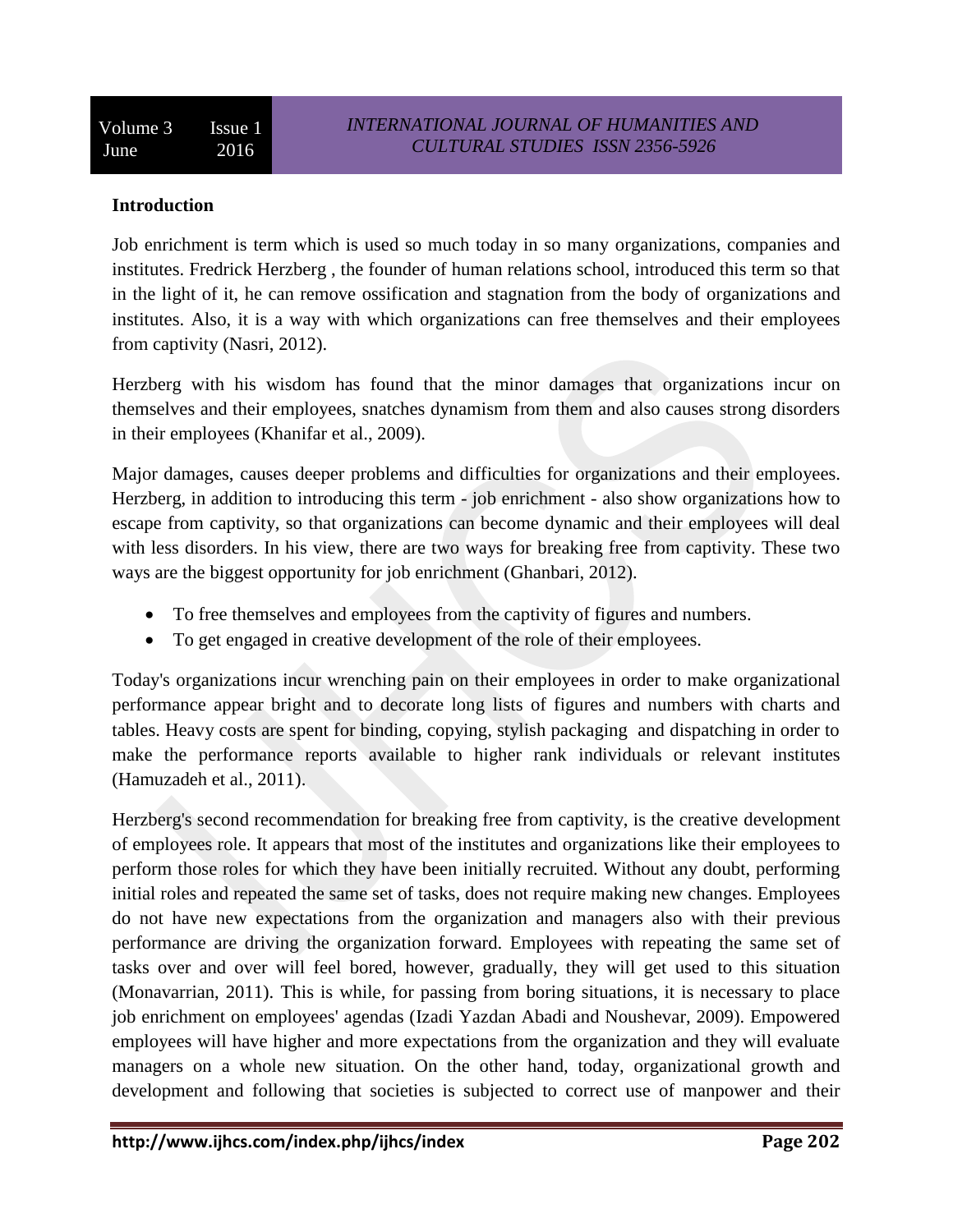effectiveness and the key role of human resources has created a very intense competition between organizations for recruiting qualified employees. Paying attention to mental abilities of employees and their creativity can help management in obtaining organizational goals and realization of high effectiveness and efficiency. Therefore, management should always consider individual characteristics of thee valuable and transformative resources and to create the necessary contexts for optimized production and service delivery with identifying their talents and capabilities and participating them (Hariri and Mohammadpour, 2012).

In order to made employees' activities as effective as possible, it is necessary to identify and pay special attention to job enrichment of manpower and considering the important of job characteristics and employees' effectiveness in organizations; the present study seeks to explore the relationship between job characteristics with group effectiveness of employees in insurance companies. In this study, job characteristics based on Hackman & Oldham's (1975) model is considered as independent variable and employees' effectiveness based on Miller's (2006) model is considered as dependent variable. Therefore, the aim of the present study is to determine the effect of job characteristics on group effectiveness of employees and to this end, the main research hypothesis is presented as below:

Job characteristics are effective on group effectiveness of employees in insurance companies.

In a similar stream with the present study, Ghanbari (2013), in a study have studied the effective factors on job enrichment of employees in central prison of Hamedan and have concluded that there is a significant relationship between job enrichment with job security and satisfaction of employees. Also, Nasri (2012) , in a study have explored the status of effective factors on job enrichment of employees of department of technical education and vocational of Ilam province and has found that the variable of job identity has the highest positive and direct effect on job enrichment and that indirectly and negatively affects job enrichment through optimization of processes, defining knowledge information, job skills and goals and responsibilities. Among the studies conducted outside of Iran, also, we can refer to the study conducted by Charles et al. (2013), with the title of evaluating ways to gain job enrichment in employees. Charles and colleagues in their study have found that participatory management and formation of work teams are considered as the main ways for job enrichment. Yang et al. (2013), also, in a study have explore the role of managerial strategies in job enrichment of employees and have found that among managerial strategies, the factor of resource procurement has the highest effect and the factor of structure has the lowest effect on employees' job enrichment.

As we can see from the above arguments, studies indicate that so far no coherent study has been conducted regarding the role of job characteristics on group effectiveness of employees in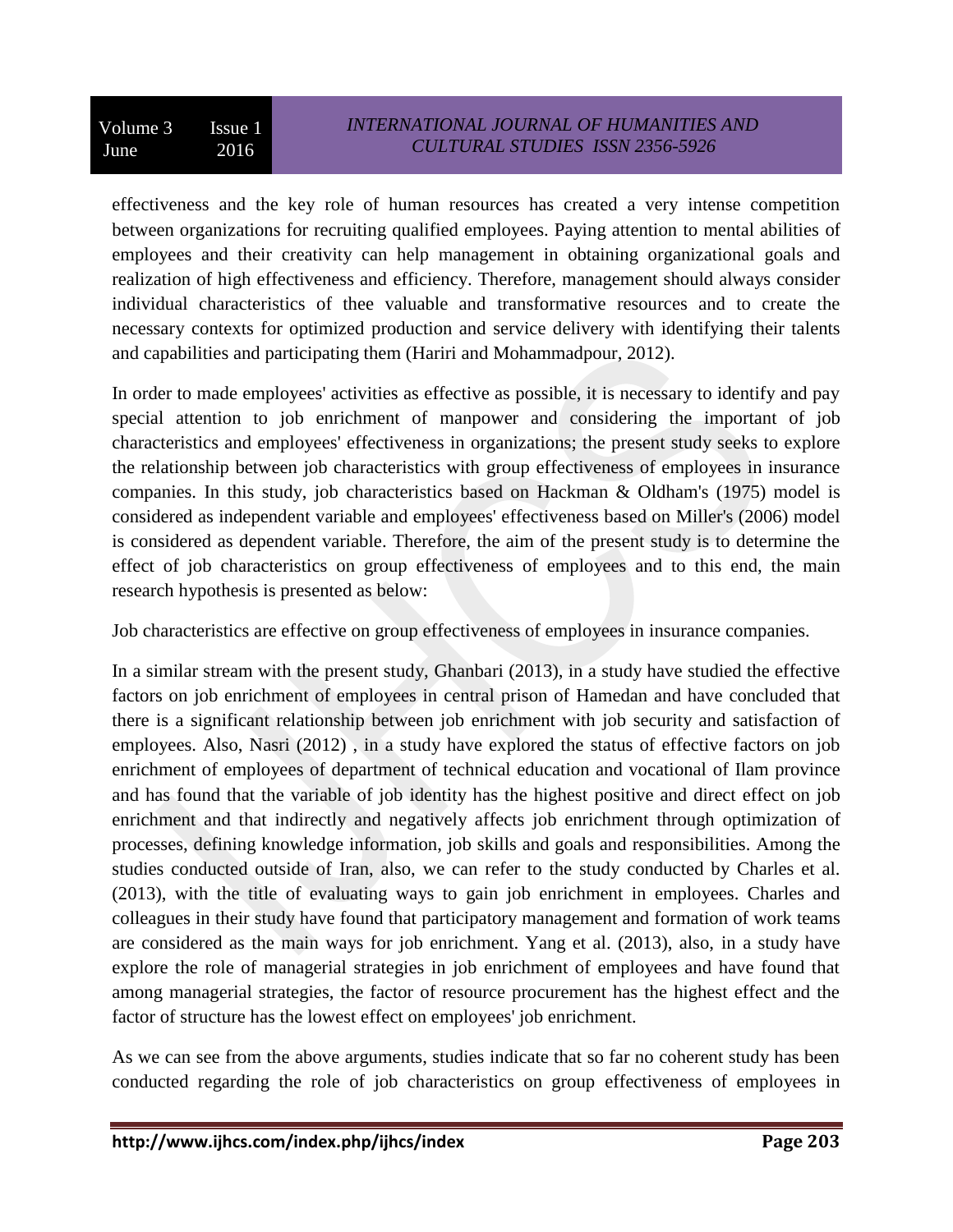insurance companies which is being studied in the present study. To this end, in the following sections, research method, findings and conclusion are presented.

### **Methodology**

The present study is an applied study in terms of goal. Since, the present study has used that group of data collection tools that their aim is to describe the condition or phenomenon under study, hence, it is a descriptive study and since, data required for this study are collected by bibliographical studies and a questionnaire, it can be considered as a survey study.

### *Research population and sample*

Research population of this study, includes all employees in supervisory department of insurance companies in Tehran and according to the statistics of the central insurance, the number of these employees is equal to 1125 individuals. For determining the number of individuals for research sample, simple random sampling method was used and 286 individuals were selected as research sample by using this method.

### *Data collection method and tools*

In general, data collection methods are divided into two categories:

A) Bibliographical methods: In this study, for collecting the necessary data and information, bibliographical methods including books, theses, scientific - research articles and journals and internet sites.

B) Field methods: In this study, Hackman & Oldham's (1975) standard scale of job characteristics and Hersey & Blanchard's (1998) group effectives with closed questions were used for obtaining the employees' perspectives of supervisory department of insurance companies in Tehran.

### *Data analysis*

Research descriptive findings indicated that 71.3% of respondents are male and the other 28.7% are female. Among these respondent, the highest frequency is related to the age group of 31-35 years old with a frequency of 26.6% and after that, the highest frequency is related to the age group of 36-40 years old with a frequency of 26.2%. The lowest frequency is related to the age group below 25 years old and the frequency percentage of 3.5%. 71.7% of the employees have bachelor degree, 26.2% have master degree and 2.1% have PhD degree. In terms of employment also, 37.4% of the participants have governmental employment , 50% have semi-governmental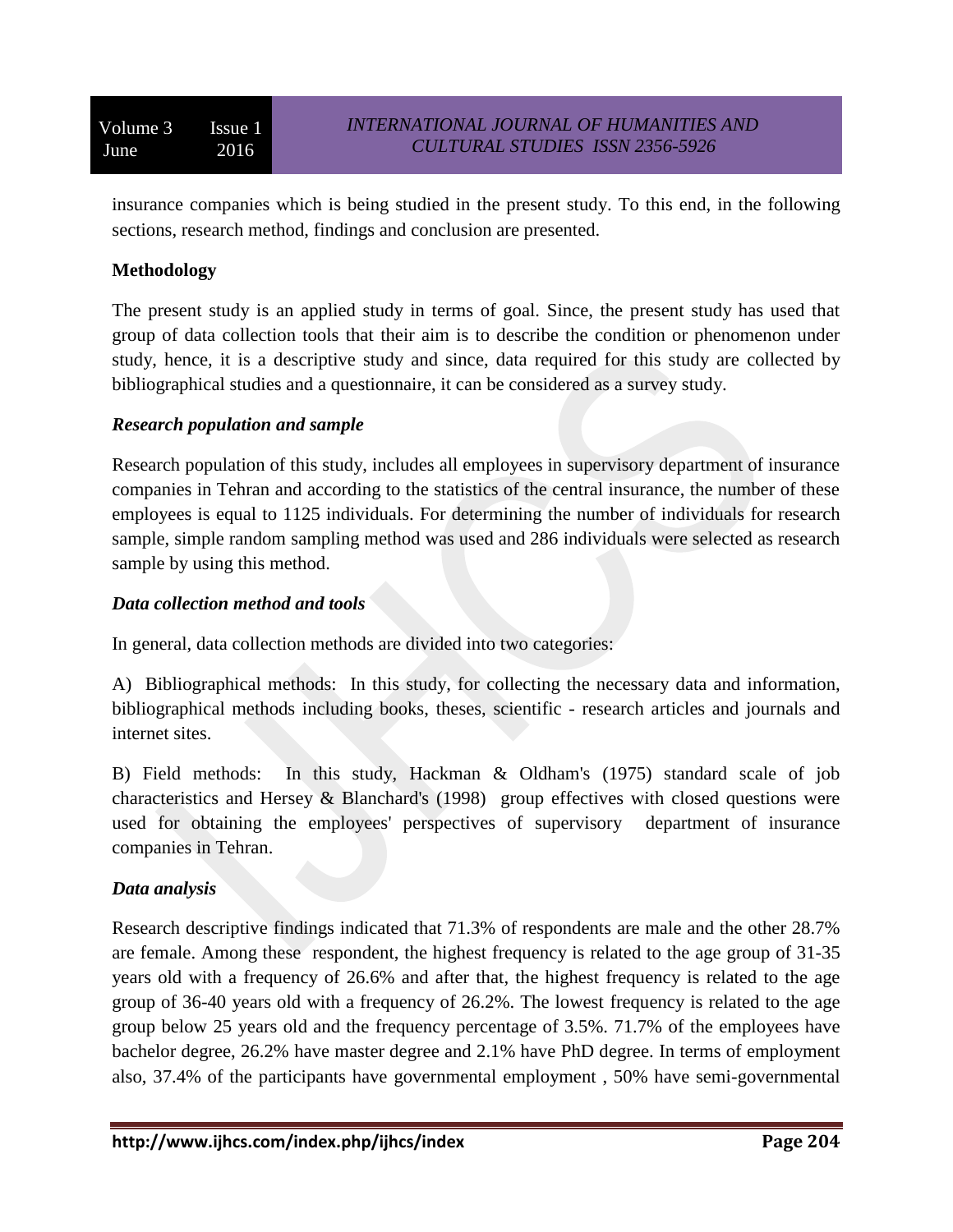employment, 11.5% have private employment and 1% have other types of employment. In the following section, descriptive statistics of research variables are presented:

| Main<br>variables   | Dimensions (or<br>secondary variables) | Quantity | Min.         | Max.           | Average | Standard<br>deviation | Variance |
|---------------------|----------------------------------------|----------|--------------|----------------|---------|-----------------------|----------|
|                     | Skill variety                          | 286      | $\mathbf{1}$ | $\overline{4}$ | 2.66    | 0.59                  | 0.35     |
|                     | Job identity                           | 286      | $\mathbf{1}$ | 4.75           | 2.17    | 0.52                  | 0.27     |
| Job                 | Job significance                       | 286      | $\mathbf{1}$ | $\overline{4}$ | 2.94    | 0.68                  | 0.46     |
| characteristics     | Autonomy                               | 286      | 1.67         | 8              | 3.47    | 0.73                  | 0.54     |
|                     | Feedback                               | 286      | $\mathbf{1}$ | 3.83           | 1.89    | 0.66                  | 0.44     |
|                     | Job characteristics                    | 286      | 1.45         | 3.47           | 2.63    | 0.38                  | 0.15     |
|                     | Ability to perform job                 | 286      | $\mathbf{1}$ | 5              | 2.58    | 1.03                  | 1.05     |
|                     | Role clarity                           | 286      | $\mathbf{1}$ | 5              | 2.94    | 0.95                  | 0.91     |
|                     | Organizational support                 | 286      | $\mathbf{1}$ | 5              | 2.57    | 0.89                  | 0.79     |
| Employees'<br>group | Motivation                             | 286      | $\mathbf{1}$ | 5              | 2.83    | 0.93                  | 0.86     |
| effectiveness       | Appraisal                              | 286      | $\mathbf{1}$ | 5              | 2.51    | 0.97                  | 0.93     |
|                     | <b>Environmental proportion</b>        | 286      | $\mathbf{1}$ | $\overline{4}$ | 2.55    | 0.97                  | 0.94     |
|                     | Employees' credibility                 | 286      | $\mathbf{1}$ | 5              | 2.54    | 0.99                  | 0.97     |
|                     | Employees' group<br>effectiveness      | 286      | $\mathbf{1}$ | 4.57           | 2.65    | 0.78                  | 0.61     |

## **Table 1.** Descriptive statistics of research variables

Considering obtained results, we can see that among the variables, the highest average is related to the variable of autonomy (3.47) and the lowest average is related to the variable of feedback (1.89). Also, the highest and lowest dispersion are related to the variables of ability to perform a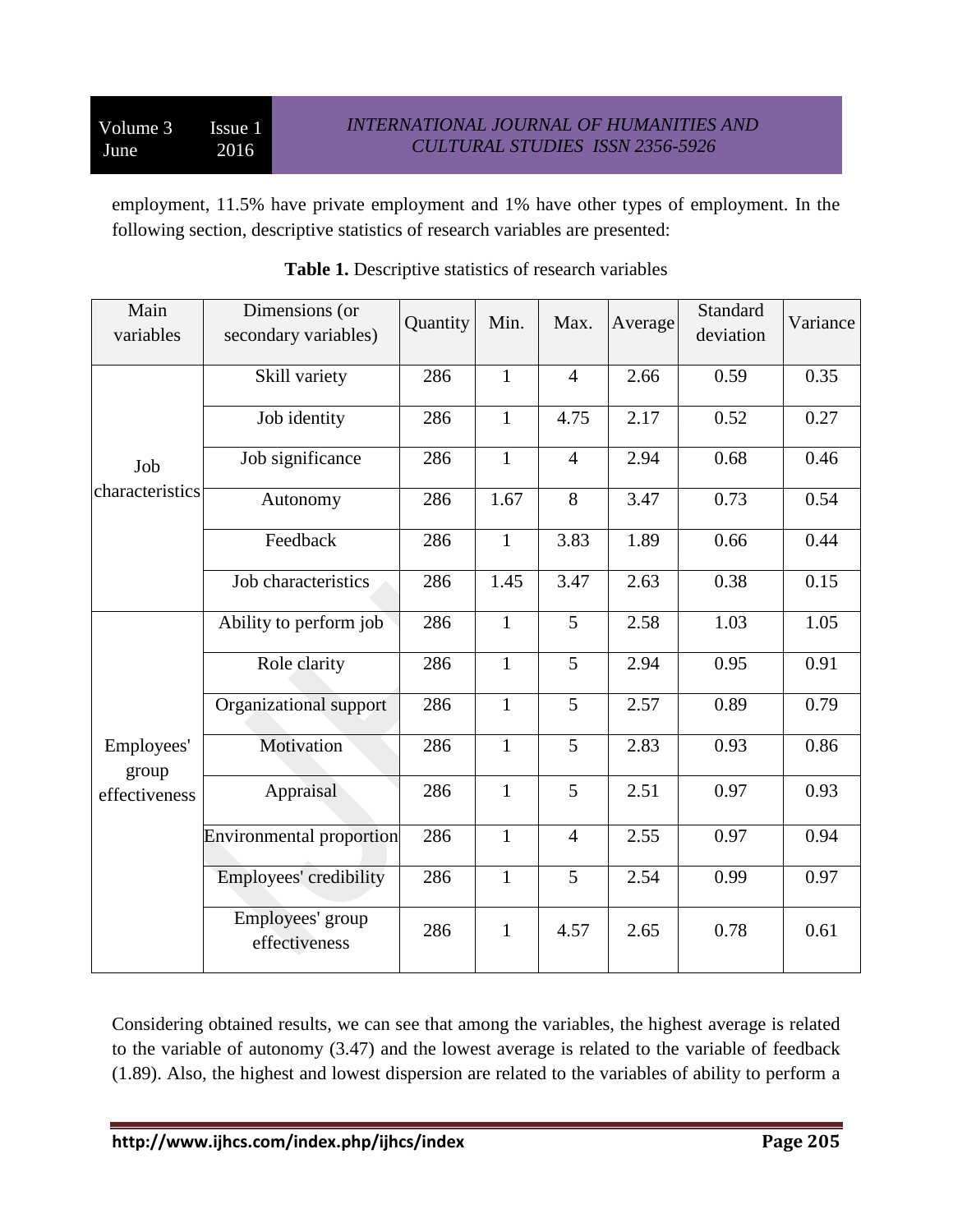Volume 3 Issue 1 June 2016

task (1.05) and job identity (0.27), respectively. In the following, the inferential results of research hypotheses are presented:

Below, the output of standardized estimation of structural equation modeling for conceptual model of the present study including the main research hypothesis are presented which include the independent variable of job characteristics and dependent variable of employees' group effectiveness. As we can see from the obtained results in the figure, all factor loadings of the model have values larger than 0.3.





### **The correlation coefficients related to each of the path coefficients**

In figure 2, the relevant model of significance values is presented. This model, indicated that all the significant values in the present model are larger than 1.96 and therefore, all the existing factor loadings and path coefficients in the model are significant.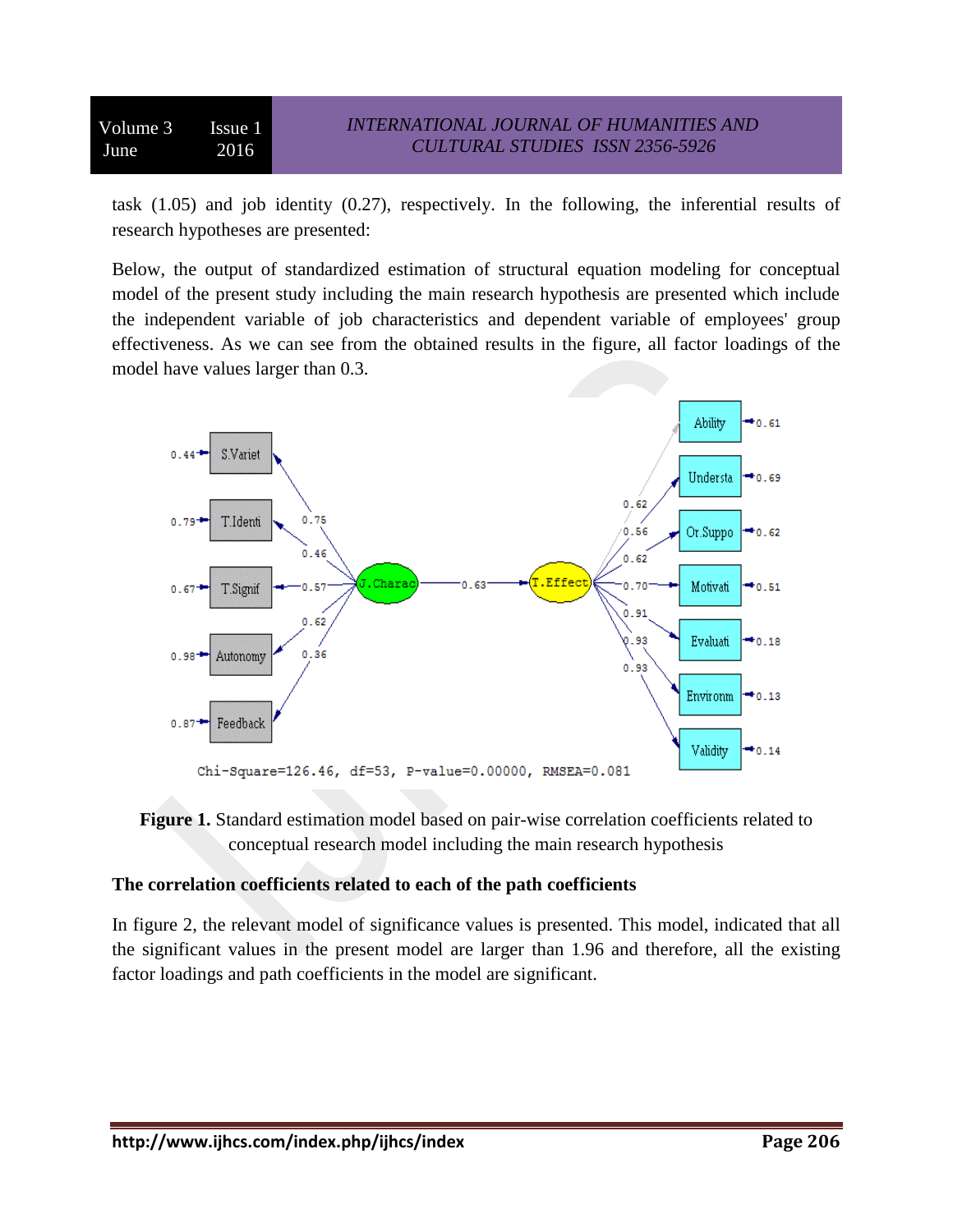



## **The goodness of fit indices of the conceptual model**

For studying the research model, before confirming the structural relationships, we should assure that that model is proper and have a desirable goodness of fit. Measuring indicators related to goodness of fit, together with the their calculated values for the presented model, are presented in table 3, which indicated that the model has a desirable goodness of fit.

|  |  |  | <b>Table 3.</b> The goodness of fit indicators of the conceptual model including the main research |  |  |
|--|--|--|----------------------------------------------------------------------------------------------------|--|--|
|  |  |  | hypothesis                                                                                         |  |  |

| Fitting result | Research<br>values | Ideal<br>values | Appropriate<br>values | Fitting indexes   |
|----------------|--------------------|-----------------|-----------------------|-------------------|
| Good fitness   | 2.38               |                 |                       | $\gamma^2$<br>/df |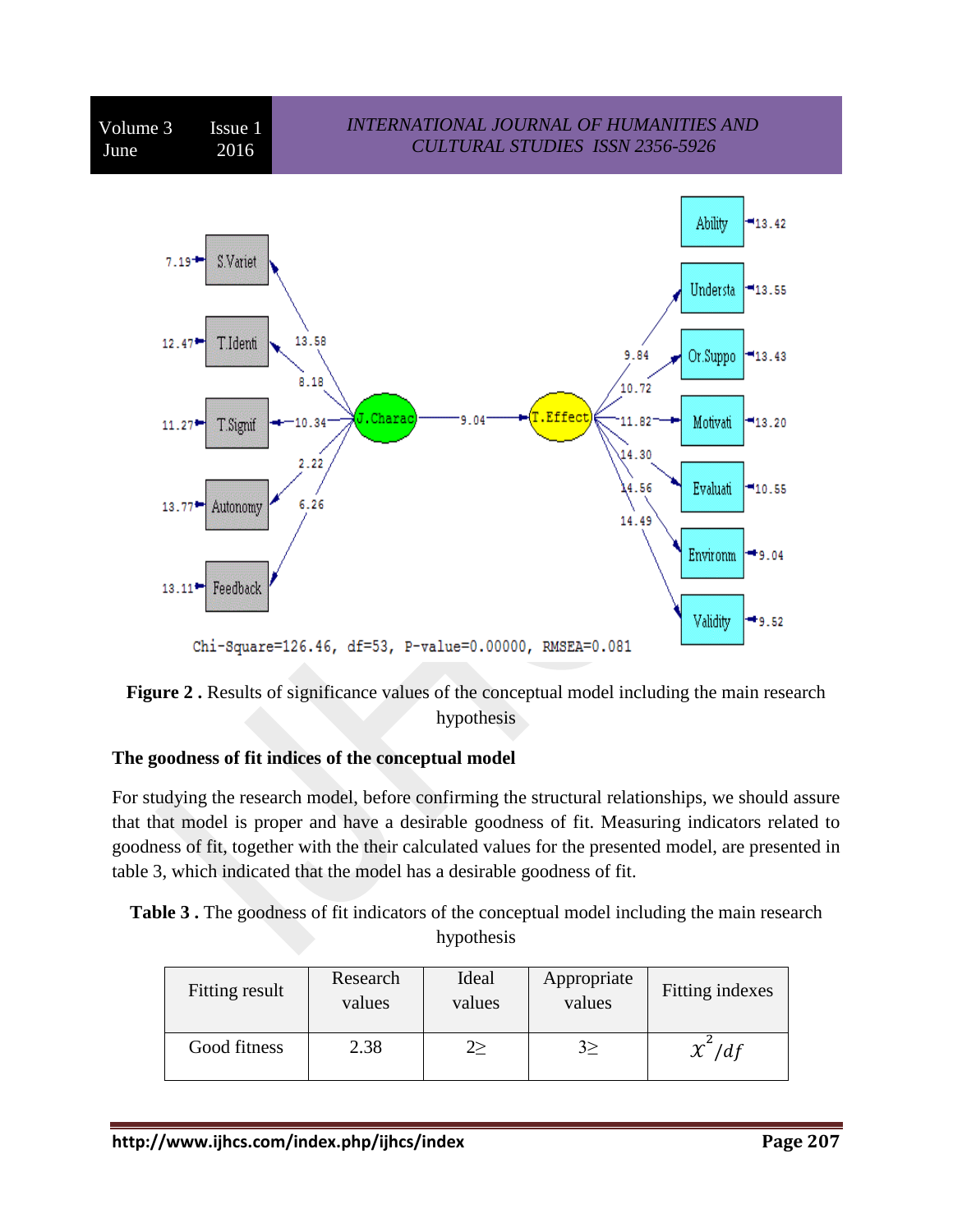# Volume 3 Issue 1 June 2016

## *INTERNATIONAL JOURNAL OF HUMANITIES AND CULTURAL STUDIES ISSN 2356-5926*

| Good fitness | 0.081 | $0.08 \geq$ | $0.1 \geq$  | Rmsea       |
|--------------|-------|-------------|-------------|-------------|
| Good fitness | 0.92  | 0.95<       | 0.9<        | Nfi         |
| Good fitness | 0.90  | 0.95<       | 0.9<        | Nnfi        |
| Good fitness | 0.91  | 0.95<       | 0.9<        | Cfi         |
| Good fitness | 0.91  | 0.95<       | 0.9<        | Ifi         |
| Good fitness | 0.93  | $0.95 \le$  | 0.9<        | Gfi         |
| Good fitness | 0.85  | 0.9<        | $0.8 \leq$  | Agfi        |
| Good fitness | 0.062 | 0.05        | $0.08 \geq$ | Rmr         |
| Good fitness | 0.073 | 0.052       | $0.08 \geq$ | <b>Srmr</b> |

After reporting the standardized coefficients, significant coefficients as well as fitting model indexes which indicated to a desirable goodness of fit for the model, results of conceptual model hypothesis testing were studied. Final result of main research hypothesis testing is presented in table 4.

### **Table 4 .** Results of studying the main research hypothesis

| Hypothesis | Hypotheses path                                                                                | Path coefficient<br>(significance)                                | Result        |
|------------|------------------------------------------------------------------------------------------------|-------------------------------------------------------------------|---------------|
| H1         | Job characteristics is effective on gropu effectivenss<br>of employees in insurance companies. | $0.63***(9.04)$                                                   | confirm<br>ed |
|            |                                                                                                | Ns = nonsignificant.* $p < 0.05$ .** $p < 0.01$ .***<br>p < 0.001 |               |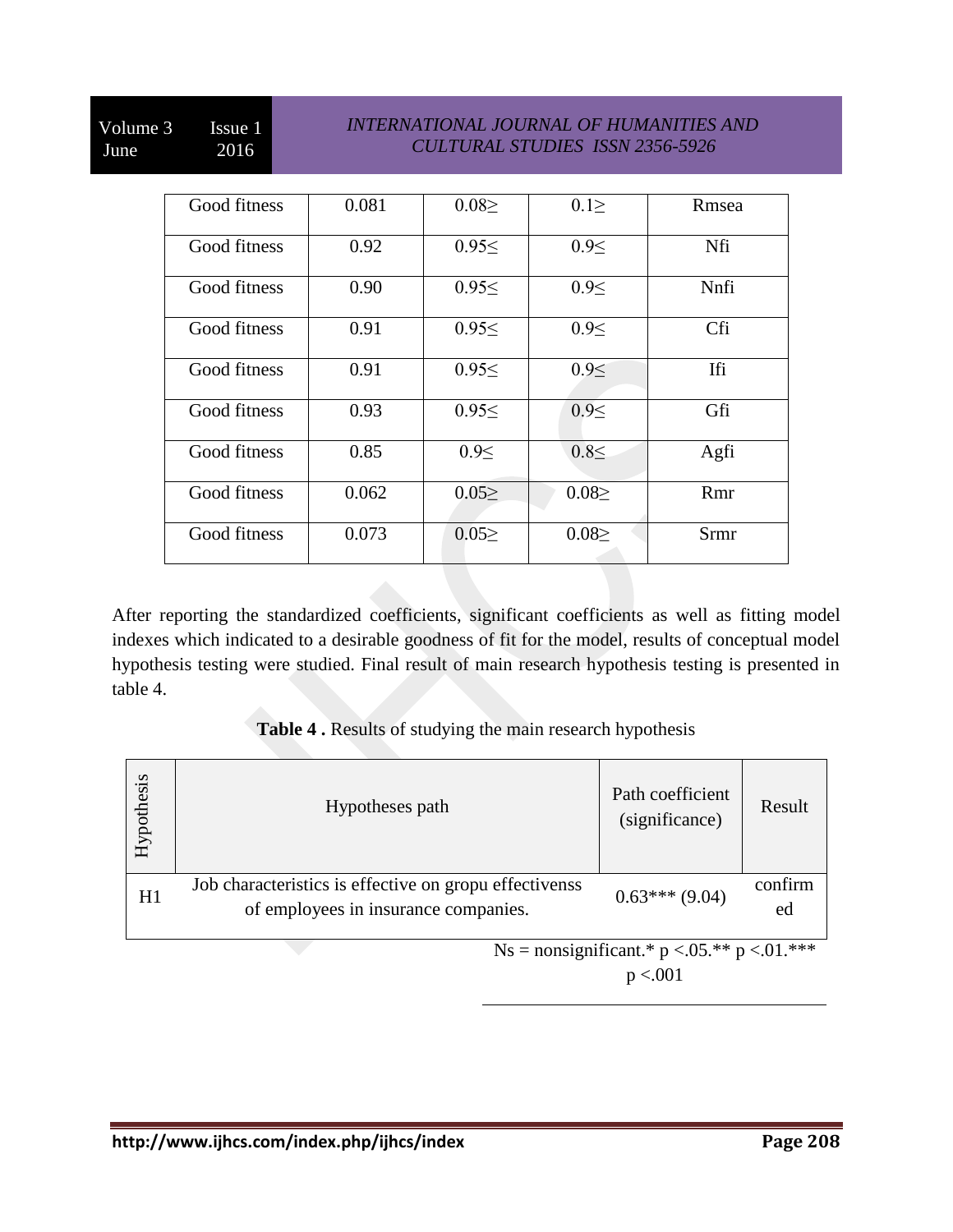#### **The results of the secondary research hypotheses**

Below, the output of standardized estimation of structural equation modeling are presented for research conceptual model including the secondary research hypotheses, which is consisted of 5 independent variables (skill variety, job identity, job significance, feedback, autonomy) which are the dimensions of the variable of job characteristics and the dependent variable of employees' group effectiveness. As it is seen from results in the figure, all model's factor loading have a value larger than 0.3.





### **The correlation coefficients related to each of the path coefficients**

In figure 4 above, the relevant significance values are presented. This model, indicated that all the significance values related to the factor loadings of the present model are larger than 1.96, however, two of the paths of the structural modeling are not significant.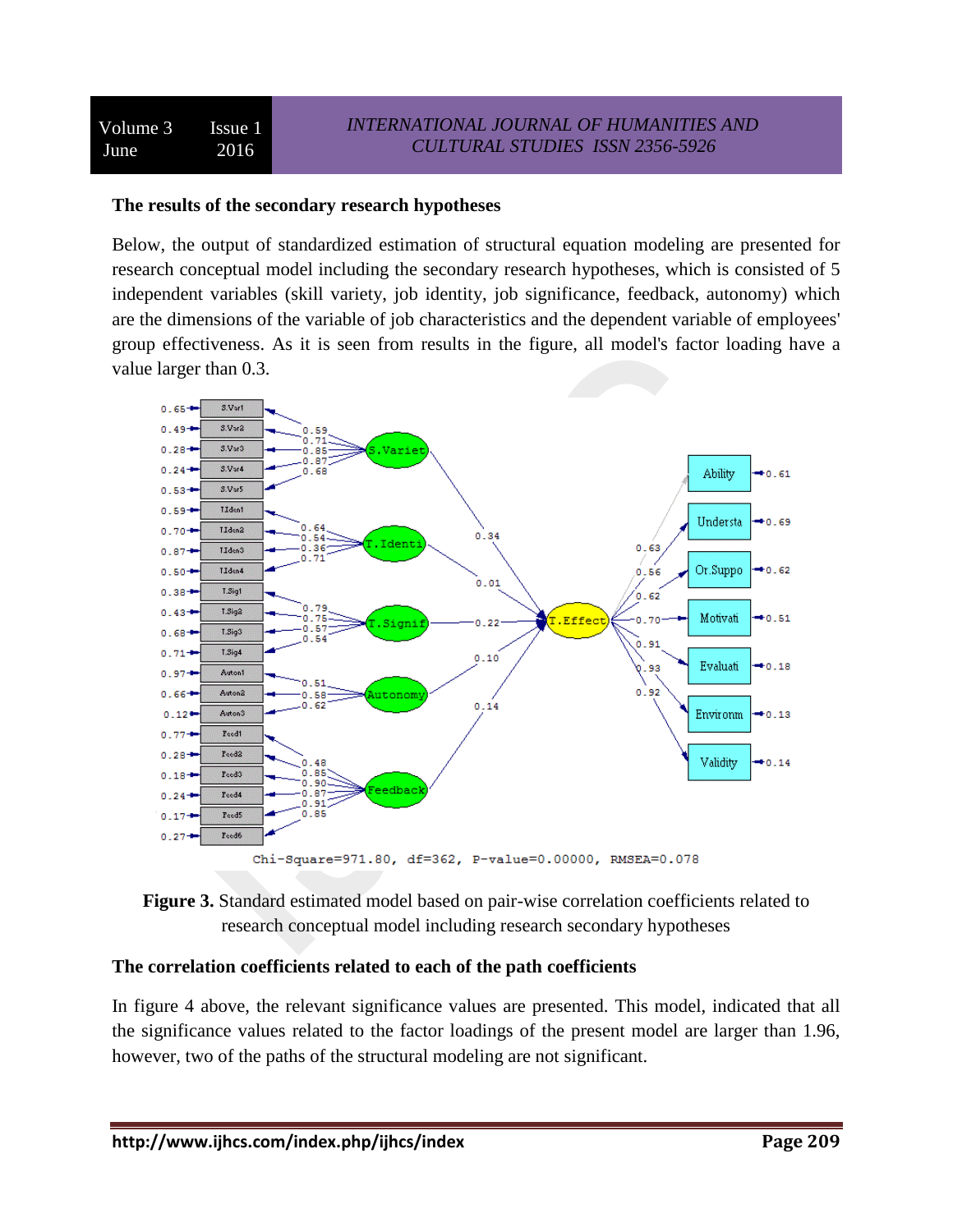

Chi-Square=971.80, df=362, P-value=0.00000, RMSEA=0.078



For studying the research model, before confirming structural relationships it should be assured that the model is proper and has a desirable goodness of fit. Measuring indexes related to goodness of fit are presented in table 5 together with their calculated values for the model, which indicated to the desirable goodness of fit for the research model.

| Fitting<br>indexes | Appropriate<br>values | Ideal<br>values | Research<br>values | Result of fitting |
|--------------------|-----------------------|-----------------|--------------------|-------------------|
| $x^2/df$           | $3\geq$               | $2\geq$         | 2.68               | Good fitness      |
| Rmsea              | $0.1 \geq$            | $0.08 \geq$     | 0.078              | Good fitness      |
| Nfi                | 0.9<                  | 0.95<           | 0.92               | Good fitness      |

|  |  | <b>Table 5.</b> The goodness of fit indexes of the conceptual model |  |  |
|--|--|---------------------------------------------------------------------|--|--|
|--|--|---------------------------------------------------------------------|--|--|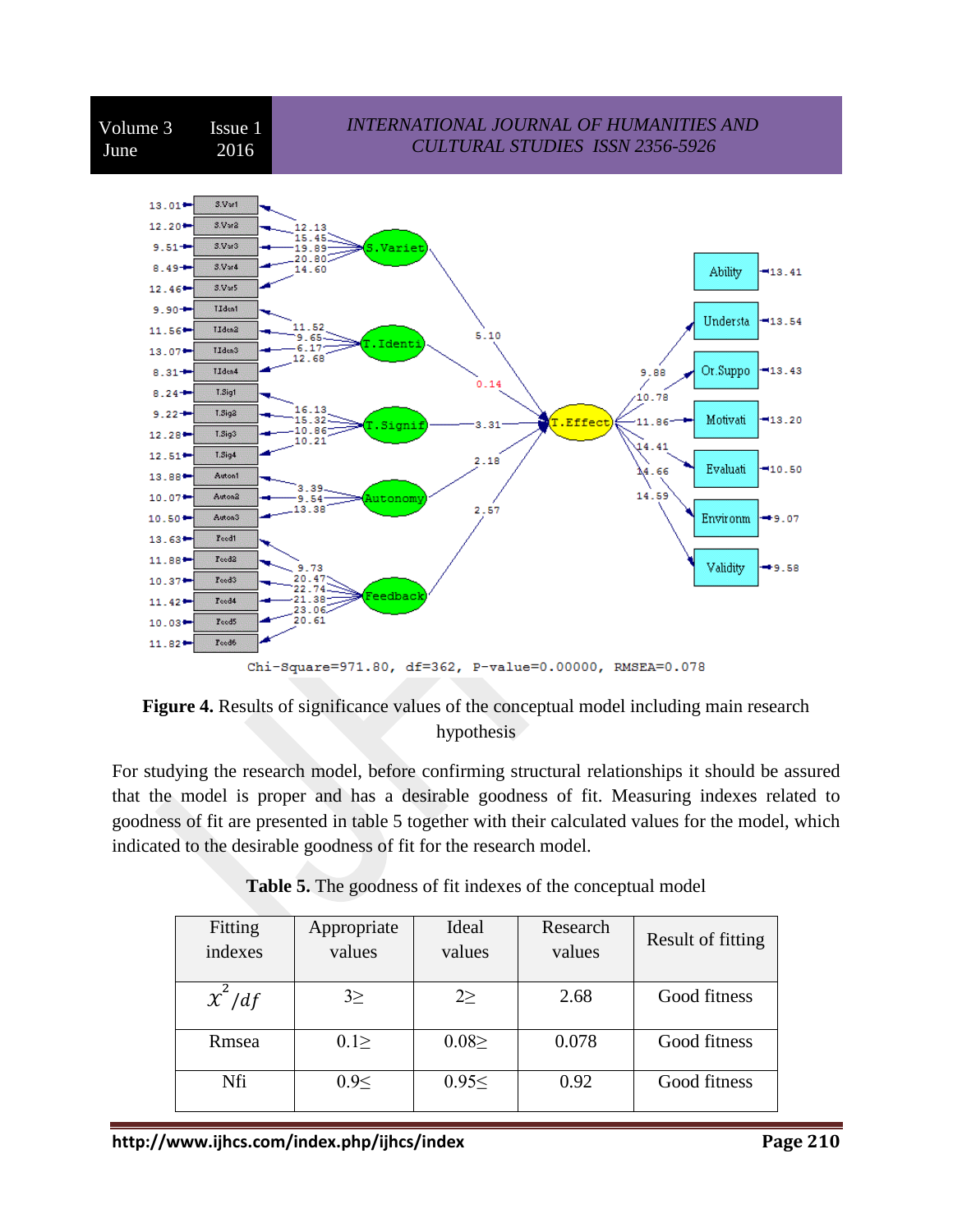# Volume 3 Issue 1 June 2016

## *INTERNATIONAL JOURNAL OF HUMANITIES AND CULTURAL STUDIES ISSN 2356-5926*

| Nnfi | 0.9<        | $0.95 \leq$ | 0.95  | Ideal fitness |
|------|-------------|-------------|-------|---------------|
| Cfi  | $0.9 \leq$  | $0.95 \leq$ | 0.93  | Good fitness  |
| Ifi  | 0.9<        | $0.95 \leq$ | 0.95  | Ideal fitness |
| Gfi  | 0.9<        | $0.95 \leq$ | 0.94  | Good fitness  |
| Agfi | $0.8 \leq$  | 0.9<        | 0.85  | Good fitness  |
| Rmr  | 0.082       | 0.052       | 0.065 | Good fitness  |
| Srmr | $0.08 \geq$ | $0.05 \geq$ | 0.076 | Good fitness  |

After reporting the standardized coefficients, significance coefficients as well as fitting model indexes which indicated to a desirable goodness of fit for the model, results of hypothesis testing of the conceptual model was studied. Final results about the conformation or rejection of secondary research hypotheses are presented in table 6.

**Table 6.** Results of secondary research hypothesis testing

| нуроше<br>sis  | Hypothesis path                                                        | Path coefficient<br>(significance) | Result        |
|----------------|------------------------------------------------------------------------|------------------------------------|---------------|
| H <sub>2</sub> | Skill variety is effective on group effectiveness of<br>employees.     | $(5.1)$ *** 0.34                   | Confirm<br>ed |
| $H_3$          | Job identity is effective on group effectiveness of<br>employees.      | $(0.14)^{ns}$ 0.01                 | Rejected      |
| $H_4$          | Job significance is effective on group effectiveness<br>of employees.  | $(3.31)$ ** 0.22                   | Confirm<br>ed |
| $H_5$          | Job autonomy is effective on group effectiveness of<br>employees.      | $(2.18)*0.10$                      | Confirm<br>ed |
| $H_6$          | Feedback from job is effective on group<br>effectiveness of employees. | $(2.57)$ ** 0.14                   | Confirm<br>ed |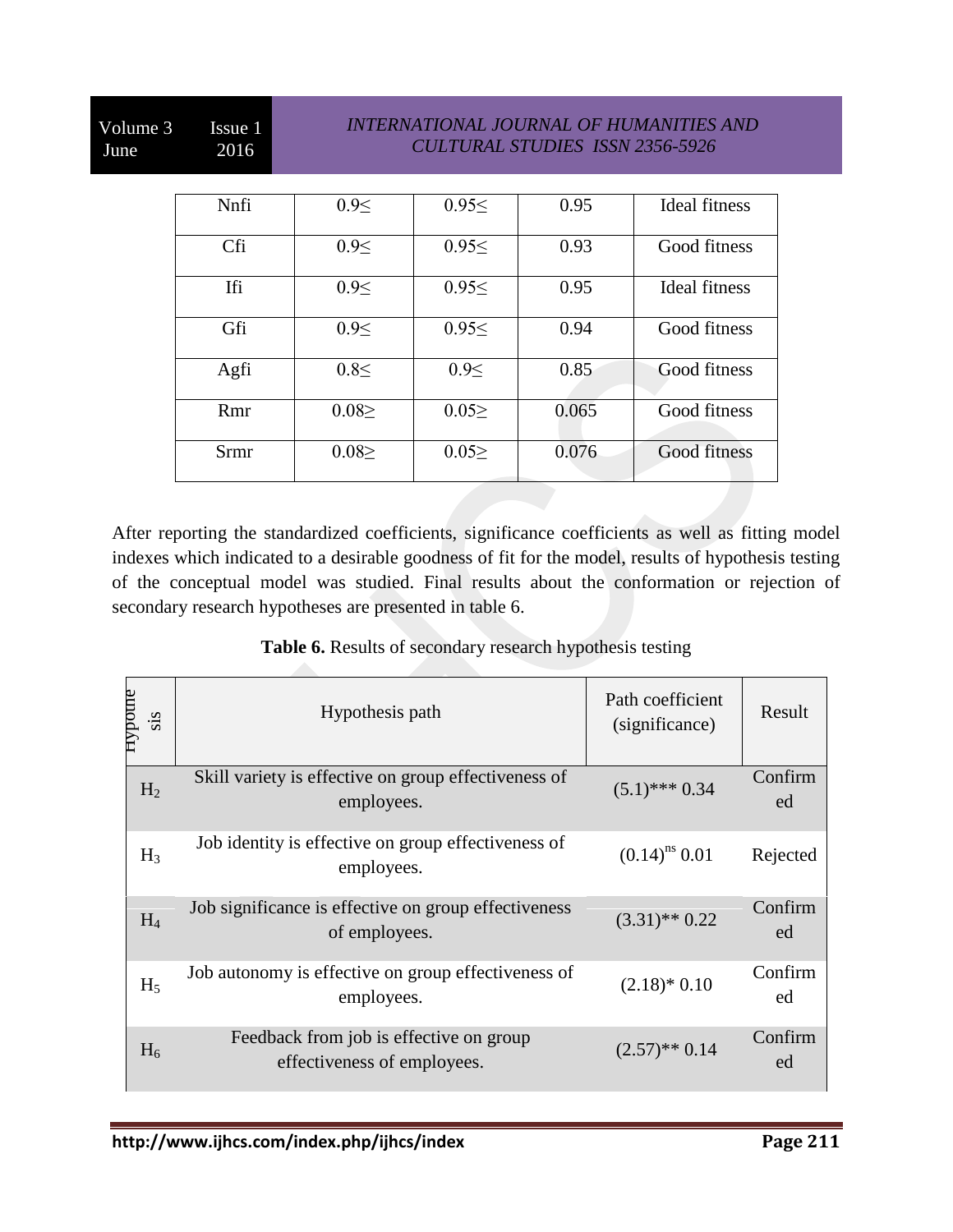Ns = nonsignificant.\*  $p < .05$ .\*\*  $p < .01$ .\*\*\*

#### **Conclusion**

In the present study, the role of job characteristics of employees on the level of group effectiveness was explored. In this study, job characteristics were measured based on the model of Hackman and Oldham (1975). This model states that job characteristics such as skill variety (the extent to which a job requires a variety of activities for performing tasks), job significance (the extent to which the individuals' job affects their life and the job of other individuals), job identity (the extent to which the employees perform a task completely), autonomy in job (the extent to which a job can provide employees with freedom, independence and choice at the time of planning tasks and determining the relevant procedures for performing them) and feedback (the extent to which job results are obtained through direct and clear information about the effectiveness of job activities) are related to job motivation and satisfaction. The first three dimensions cause job to be significant (making it meaningful), the  $4<sup>th</sup>$  dimension is about the results of the job and the last dimensions is related to awareness of actual results of job activities which are all summarized in the motivating potential formula (Parker et al., 2006). Motivating potential is the result of the average multiplication of the first three dimensions (skill variety, job identity and job significance) in autonomy in job and job feedback. This model states that the more the motivating potential of individuals' job will have a higher level, job satisfaction and motivation increases (Moeller & Fitzgerald, 1985). According to Hackman and Oldham, perceptions related to the working environment and job tasks conditions, employees' attitudes in the area of behavior, affects emotion and cognition. Job characteristics model of these researchers is focused on job motivating characteristics. Considering the importance that this subject has in organizational field, studying the role of job characteristics on employees' group effectiveness of insurance companies is necessary and to this end, in the present study the role of job characteristics on employees' group effectiveness in insurance companies was studied and results indicated that job characteristics are effective on group effectiveness of the employees of insurance companies. Also, among the 5 dimensions of job characteristic, the dimensions of skill variety, job significance, job autonomy, feedback from work are effective on the level of employees' group effectiveness and only the dimension of job identity is not effective on employees' group effectiveness. Based on the research results, the following practical recommendations are presented:

• Insurance companies are recommended to implement a knowledge management system for achieving learning ability for gaining a completive advantage.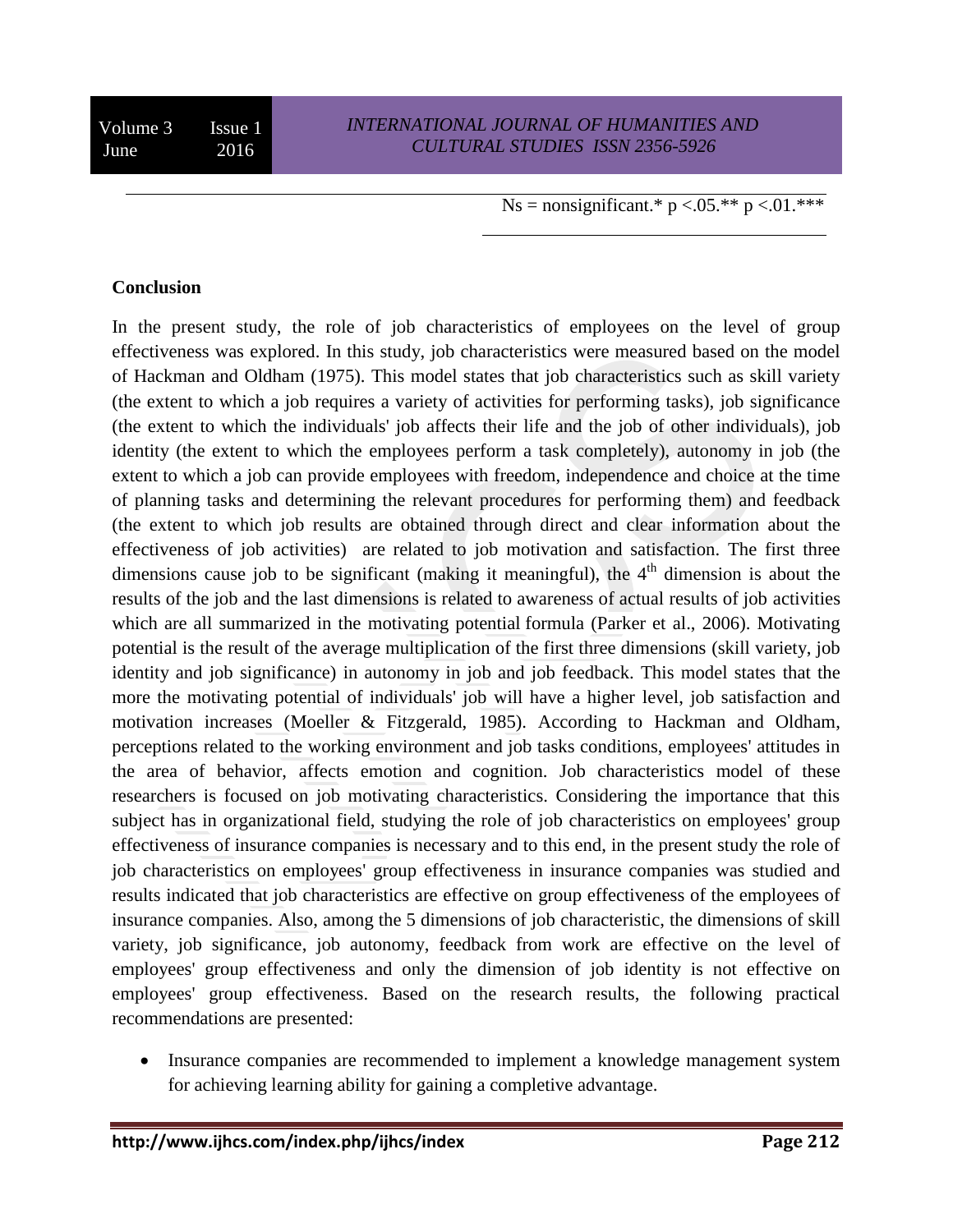- Insurance companies are recommended to try to create a common and similar perception of organizational goals among all employees through accurately defining job and organizational goals.
- Insurance companies should try to provide a working environment in which there are opportunities to exploit all the abilities and skills of employees.
- Insurance companies are recommended to establish a exhortative-supportive system for promoting participatory spirit among the employees, specially for participating them in decision-making process without causing any criticizing and opposing environment with their opinions and recommendations.
- Insurance companies are recommended to hold briefing seminars and training courses specially for top management levels for creating long-term and strategic attitude.
- Insurance companies are recommended to have creative and innovative managers who are constantly seeking to use new working methods and who are trying to provide a content for employee creativity.
- Insurance companies are recommended to promote the meritocracy spirit at various levels with an approach to create job and employee proportion for increasing productivity as much as possible.
- It is recommended to insurance companies to establish an appraisal system and a comprehensive reward and punishment system in which learning capability of employees and implementing this learning are considered as a key factor.
- Establishing and launching a practical incentive system for improving all the dimensions of employee motivation is recommended.
- Holding efficient on-the-job-training courses which can be strongly effective in improving commitment to learning in employees is recommended.
- It is recommended to design a suggestions system which increases the attention and sensitivity of employees for work processes and increases their participation in the organization and to reward creative employees who are using new methods for performing their jobs (for example, for motivating employees and creating a competitive environment, each month an employees can be selected as the best employee in terms of their creativity and they can be rewarded).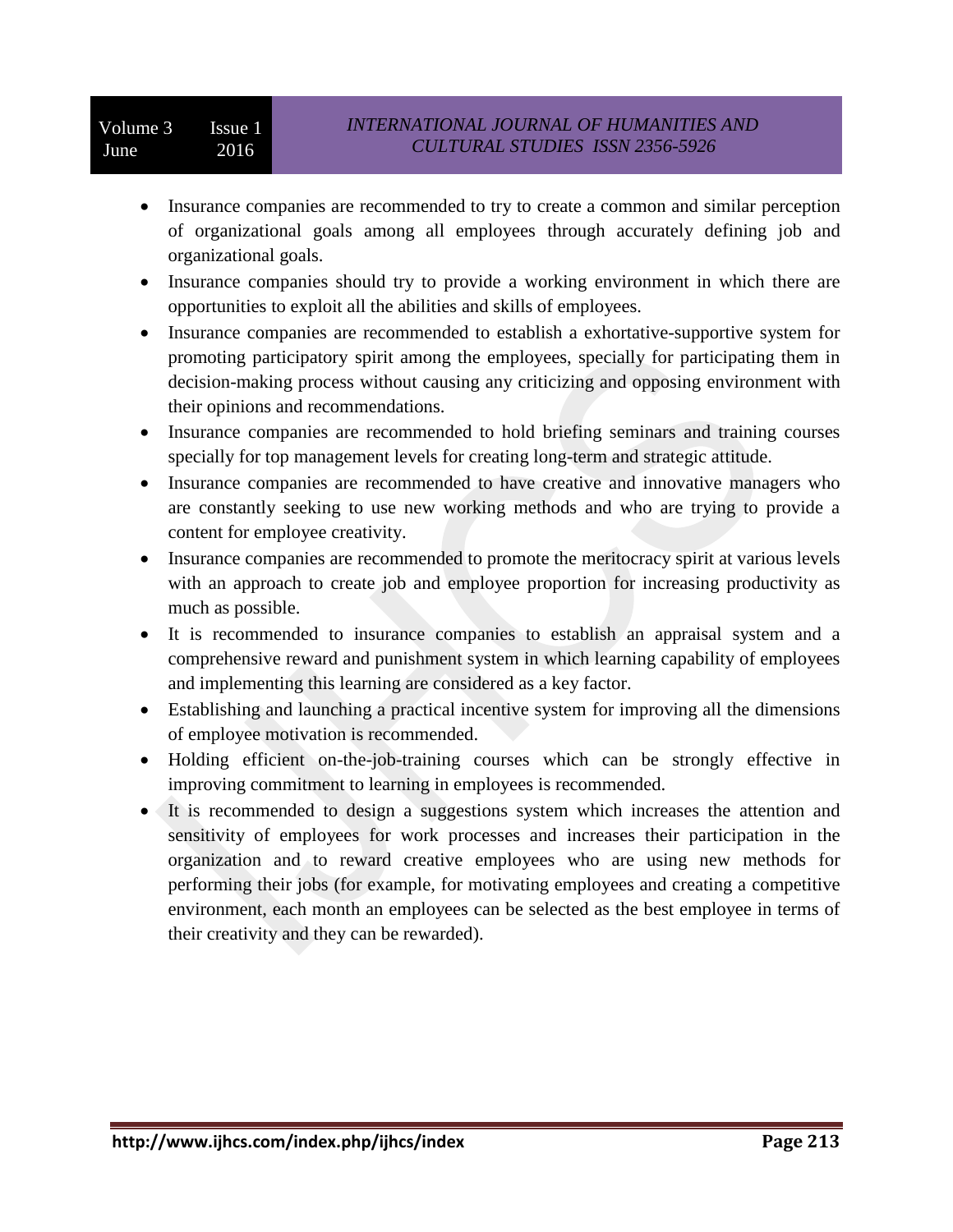#### **References**

- Charles, l., Van Opstal, F., Marti, S., & Dehaene, S. (2013). Distinct brain mechanisms for conscious versus subliminal error detection. *Neuroimage* 73, 80–94. Doi: 10.1016/j.neuroimage.2013.01.054.
- Ghanbari, V. (2013). Studying the effective factors on psychological empowerment of employees (Case study: Central prison of Hamedan). *Management*, 77-78.
- Hackman , J.R., & Oldham , G.R. (1975). Development of the job diagnostic survey. *Journal of applied psycholo*gy, 60 , 159-170.
- Hamuzadeh, P., Sadeghifar, J., & Moradkhani, B. (2011). Effective factors on creating job motivation in managers of university hospitals of Orumieh medical sciences university from their own perspectives in 2009. *Two journals of school of nursing and midwifery of Orumieh*, 9(1).
- Hariri, N., & Mohammadpour, l. (2012). Job characteristics of librarians in university of medical sciences in Tehran: Demographical analysis. *Information systems and services*, 1( 4), 105 - 123.
- Hersey, P., & Blanchard, H. K. (1998). *Management of organizational behavior.* Englewood cliffs, prentice hall.
- Izadi Yazdan Abadi, A., & Noushevar, H. S. (2010). Job characteristics of teachers and its relationship with empowerment. *Human resource management studies*, 2(3-4), 167-187.
- Khanifer, H., Moghimi, S. M., Jandoghi, Gh. R., Taheri, F., & Sayar, A. Gh. (2009). Identifying the personality of managers; A necessity for organizational behavior management (Case study of five-factors personality model in medical sciences university of Qum). *Health Management*, 12(37), 49-56.
- Moeller, N. L., & Fitzgerald, M. P. (1985). A meta-analysis of the relation of job characteristics to job satisfaction*. Journal of applied psychology*, 70(2), 280-289.
- Monavarian, A. (2011). Organizations proportional with the age of information. *Public Administration Quarterly Journal*, 45, 46.